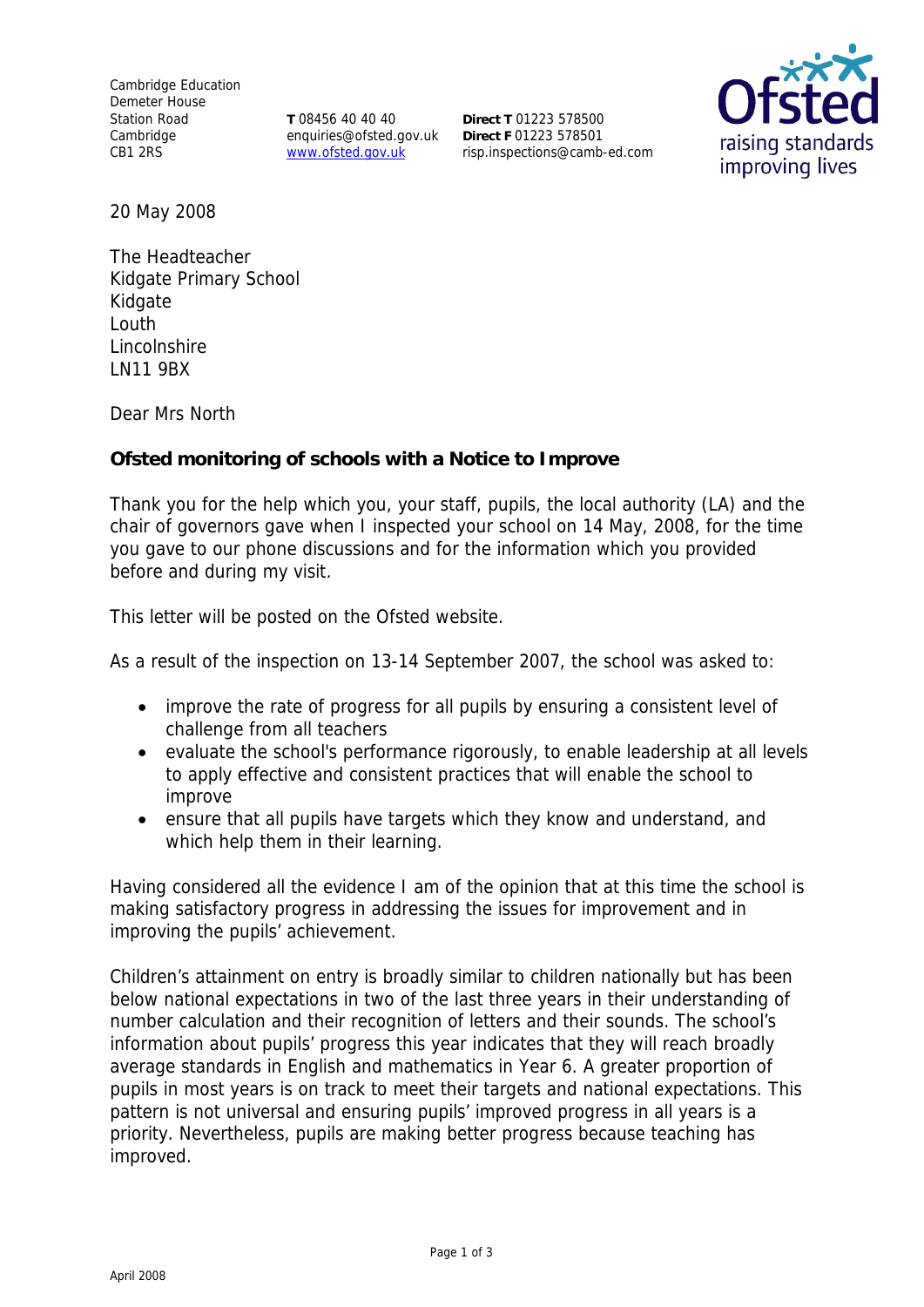

Teachers follow a common lesson approach, where lessons are introduced with clear targets for learning and end with a review of what pupils have learned. There has been a satisfactory improvement in the level of challenge in lessons. The teaching in most lessons inspected planned the match of small group work to pupils' abilities effectively and pupils made good progress. All pupils, including the more able, for example, made good progress with adding connecting words to their sentences in Year 5. In a small proportion of lessons seen, all pupils had the same work to complete and the match of work to pupils' abilities was not a consideration in the planning. The school has identified this issue and it is a priority for further development.

There has been good progress with the rigorous evaluation of the school's work. The headteacher has gained the respect and trust of staff and her understanding of the issues that face the school is accurate. Strong leadership and purposeful delegation of responsibilities from the headteacher has helped the senior leadership team and subject leaders to become more effective in bringing about change. Subject leadership roles are clearer and pupils' academic targets are based on reliable information. Each pair of subject leaders for English, mathematics and science has carried out a thorough analysis of the school's needs and they know what the school needs to do to improve further. The employment of specialist teaching in music and physical education helps make teaching in these subjects consistent and successful.

There is greater consistency of practice. Each classroom has 'working walls' for English, mathematics and science, where important lesson information and pupils' work are displayed, helping pupils learn faster. In science lessons, pupils carry out investigations in an agreed and well-conceived format. The scientific language to be introduced in different years is carefully planned. These helpful school-wide methods are leading to better science teaching and, consequently, learning. Policies in many areas of the school's work have been agreed and behaviour management and rewards are more consistent. Pupils' behaviour is generally good because it is well managed.

Pupils understand why they have targets and find them useful. They say they are reminders of what they need to learn next or remember to do, such as when punctuating their writing. Pupils have suitable targets for English and mathematics and their own personal targets. They particularly value their personal targets. All pupils asked knew them and many could remember their subject targets. An area for development, identified by the school, is for the targets in English and mathematics to be written for individual pupils rather than groups. In this way, pupils find targets easier to memorise and benefit more from having them, because they address their particular individual needs. There has been satisfactory progress with this area for improvement.

The staff report that they have been well supported by the visiting specialists provided by the LA over the last year. The advice received about the teaching of aspects of English and numeracy has been good.